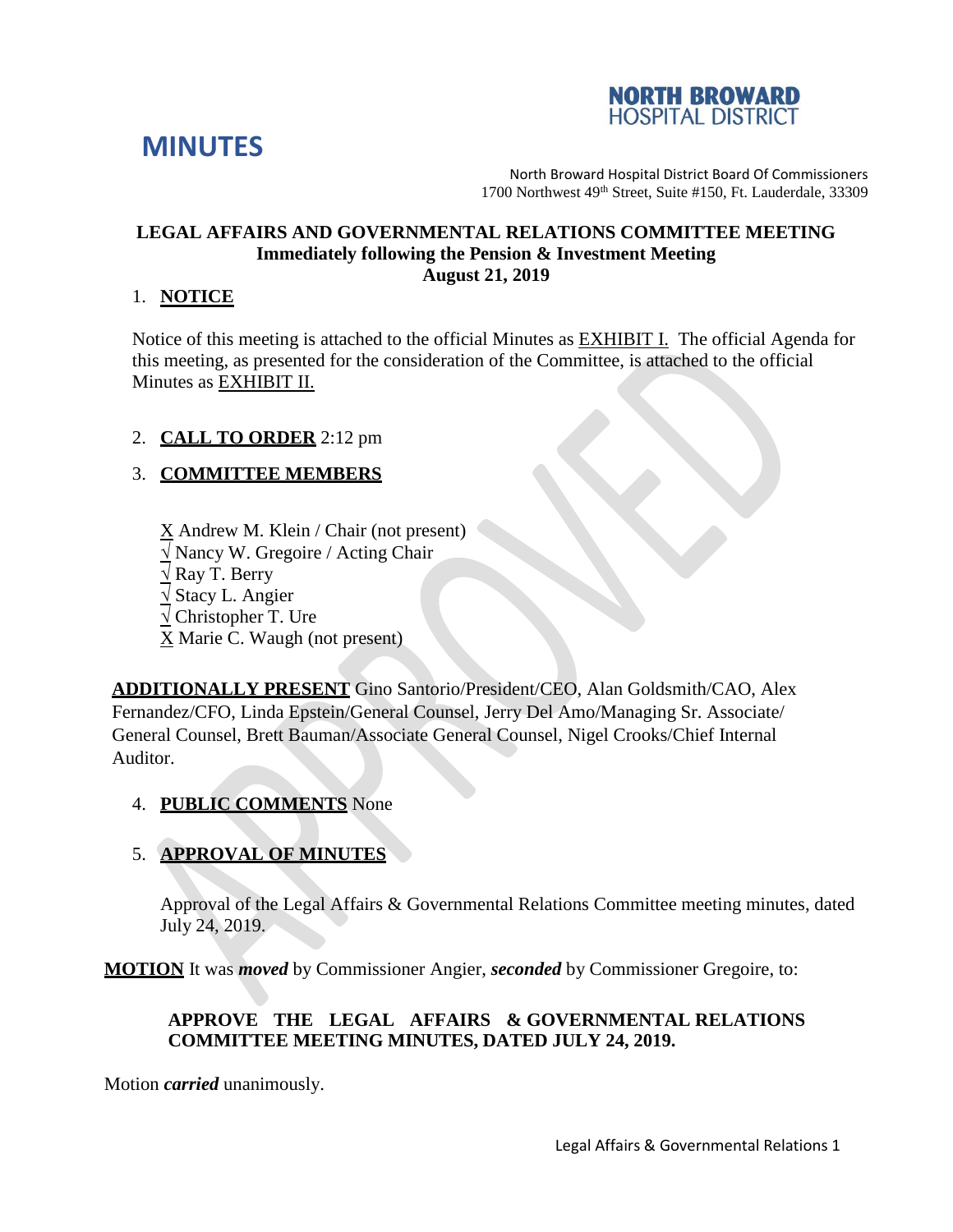### **NORTH BROWARD HOSPITAL DISTRIC**

# **MINUTES**

North Broward Hospital District Board Of Commissioners 1700 Northwest 49th Street, Suite #150, Ft. Lauderdale, 33309

### 6. **TOPIC OF DISCUSSION**

### 6.1. General Legal Department Updates – Linda Epstein

General Counsel, Linda Epstein, updated the Committee on items listed below.

- Engagement letters: None
- Electronic billing software, CounselLink: Launched
- August billing: Reported in September
- Hardcopy billing: transitioning to CounselLink.
- Standardized legal forms:
	- o Who is the requestor?
	- o What's the issue?
	- o What is the scope of the work?
	- o Who the lawyers are assigned to the matter
	- o Who is the in house lawyer responsible for managing the matter
- Matter charts will include:
	- o Up-to-date budget totals to monitor spending
	- o Periodic reviews provided by Mrs. Epstein
	- o What the matters are
	- o Legal spend

Mrs. Epstein clarified that the in-house attorney assigned to each matter would be doing the initial review, as they would be most familiar with the matter. General Counsel would be the final approver.

6.2. BHC, Approve Agreement for Hospice and Palliative Care Services, Dr. Codada

Mr. Santorio shared a brief educational background on Dr. Codada.

**MOTION** It was moved by Commissioner Berry, seconded by Commissioner Angier, that:

**THE BOARD OF COMMISSIONERS OF THE NORTH BROWARD HOSPITAL DISTRICT AUTHORIZE THE PRESIDENT/CEO TO ENTER INTO A NEW 2-YEAR EMPLOYMENT WITH MEDICAL DIRECTOR AGREEMENT WITH DR. SHIRLEY CODADA FOR THE PROVISION OF HOSPICE AND PALLIATIVE MEDICINE SERVICES AT BROWARD HEALTH MEDICAL CENTER AT THE 92ND PERCENTILE.**

Motion *carried* unanimously.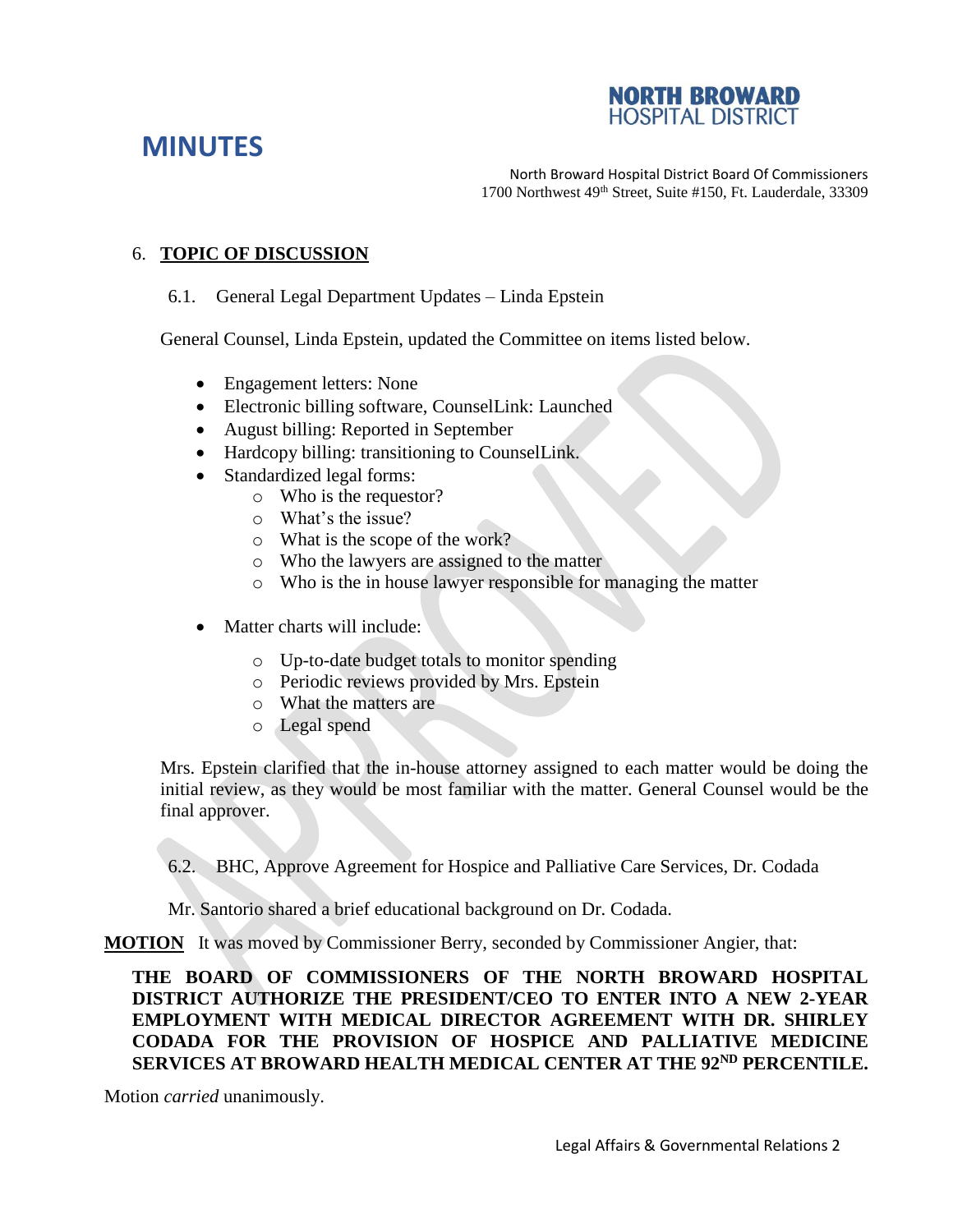



North Broward Hospital District Board Of Commissioners 1700 Northwest 49th Street, Suite #150, Ft. Lauderdale, 33309

6.3. BHMC and Salah Foundation, Pediatric & Adult Ophthalmology On Call Concurrent

**MOTION** It was *moved* by Commissioner Ure, *seconded* by Commissioner Angier, that:

### **THE BOARD OF COMMISSIONERS OF THE NORTH BROWARD HOSPITAL DISTRICT AUTHORIZE THE PRESIDENT/CEO APPROVAL TO ENTER INTO CONTRACTUAL AGREEMENTS FOR CONCURRENT PEDIATRIC AND ADULT OPHTHALMOLOGY ON-CALL SERVICES AT THE 90TH PERCENTILE.**

Motion *carried* unanimously.

6.4. BHPG, Surgical Breast Oncology Clinical Services, Dr. Rable

No discussion was had on item 6.4, as Dr. Rable declined the offer shortly before the Legal Affairs and Governmental Relations Committee meeting commenced.

6.5. Children's Diagnostic & Treatment Center, Extend Employment Contract, Dr. Rojas

**MOTION** It was *moved* by Commissioner Angier, s*econded* by Commissioner Berry, that:

**THE BOARD OF COMMISSIONERS OF THE NORTH BROWARD HOSPITAL DISTRICT AUTHORIZE THE PRESIDENT/CEO TO APPROVE TO ENTER INTO A FIRST AMENDMENT TO EMPLOYMENT AGREEMENT TO EXTEND GUARANTEED SALARY FOR AN ADDITIONAL TWELVE (12) MONTHS AT THE 75TH PERCENTILE.**

Motion *carried* unanimously.

6.6. BHIP / BHN, Establishment of Intensivist Services, GPA Specialty Care, LLC and Nuview **Telehealth** 

**MOTION** It was *moved* by Commissioner Berry, *seconded* by Commissioner Ure, that:

**THE BOARD OF COMMISSIONERS OF THE NORTH BROWARD HOSPITAL DISTRICT AUTHORIZE THE PRESIDENT/CEO TO ENTER INTO AN EXCLUSIVE ARRANGEMENT FOR INTENSIVIST SERVICES AT BROWARD HEALTH IMPERIAL POINT WITH GPA SPECIALTY, LLC AND AT BROWARD HEALTH NORTH WITH NUVIEW TELEHEALTH, LLC.**

Motion *carried* unanimously.